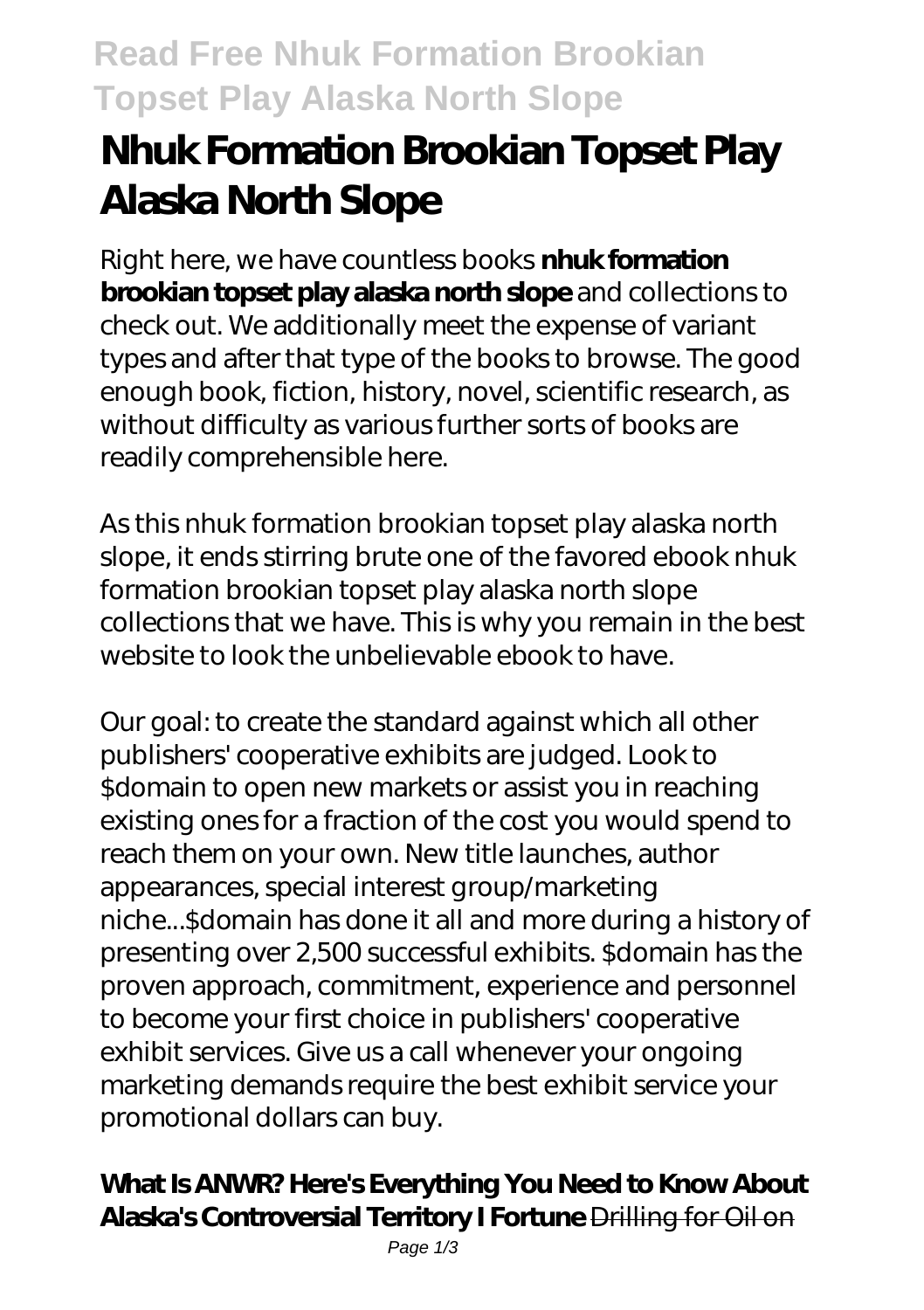### **Read Free Nhuk Formation Brookian Topset Play Alaska North Slope**

the Alaska North Slope 01.

(  $\leftarrow$  ) | The Book of Genesis (Full) *Learning Through Play for Preschoolers - Books* 1:1 Scott Jepsen ConocoPhillips Willow *Bitesize briefing – Alaska's North Slope* Learning Through Play for Babies - Books *Alaska Oil and Gas major Discovery near ANWAR on the North Slope Ocean Odyssey - Oil Exploration \u0026 Production*

សេចក្ដីបន្ថែមគោលលទ្ធិថ្មីនៃ

Favorites Unit 7 Basic Tactics for Listening Book

**A bundle of sticks** 

|                                                               |          |                         | (Seven Day Adventist Church) 03.                                                                                                                                                                                                                                                                                                  |
|---------------------------------------------------------------|----------|-------------------------|-----------------------------------------------------------------------------------------------------------------------------------------------------------------------------------------------------------------------------------------------------------------------------------------------------------------------------------|
|                                                               |          |                         | $\overbrace{\hspace{1.5cm}}$ $\hspace{1.5cm}$ $\hspace{1.5cm}$ $\hspace{1.5cm}$ $\hspace{1.5cm}$ $\hspace{1.5cm}$ $\hspace{1.5cm}$ $\hspace{1.5cm}$ $\hspace{1.5cm}$ $\hspace{1.5cm}$ $\hspace{1.5cm}$ $\hspace{1.5cm}$ $\hspace{1.5cm}$ $\hspace{1.5cm}$ $\hspace{1.5cm}$ $\hspace{1.5cm}$ $\hspace{1.5cm}$ $\hspace{1.5cm}$ $\$ |
| Book of Leviticus (Full) 02                                   |          |                         |                                                                                                                                                                                                                                                                                                                                   |
|                                                               |          |                         | $($ ) ; The Book of Exodus (Full)                                                                                                                                                                                                                                                                                                 |
| $\Theta$                                                      |          |                         |                                                                                                                                                                                                                                                                                                                                   |
| Book of Deuteronomy (Full) 18.                                |          |                         |                                                                                                                                                                                                                                                                                                                                   |
|                                                               |          |                         | $01-42$ ( $-$ ) $+$                                                                                                                                                                                                                                                                                                               |
| The Book of Job (Full) 21.                                    |          |                         | $O1-12$                                                                                                                                                                                                                                                                                                                           |
| ) The Book of Ecclesiastes (Full) 19.<br>(                    |          |                         |                                                                                                                                                                                                                                                                                                                                   |
|                                                               | 01-75 (  |                         | ) $\frac{1}{I}$ The                                                                                                                                                                                                                                                                                                               |
| Book of Psalm (Part 01)                                       |          |                         |                                                                                                                                                                                                                                                                                                                                   |
| 42.                                                           | $\left($ |                         | ) : The Book of                                                                                                                                                                                                                                                                                                                   |
| Luke (Full) <del>20.</del>                                    |          |                         | $01-31$ $($ $)$ $+$                                                                                                                                                                                                                                                                                                               |
| The Book of Proverbs (Full)                                   |          |                         |                                                                                                                                                                                                                                                                                                                                   |
|                                                               |          |                         | ൹                                                                                                                                                                                                                                                                                                                                 |
|                                                               |          |                         | ) ¦ The Book of                                                                                                                                                                                                                                                                                                                   |
| Joshua (Full) Liberty drill rig construction project memories |          |                         |                                                                                                                                                                                                                                                                                                                                   |
| Endicott sdi Prudhoe Bay Alaska 1948U.S. NAVY ARCTIC          |          |                         |                                                                                                                                                                                                                                                                                                                                   |
| OPERATIONS OPERATION PET 4 OIL EXPLORATION IN                 |          |                         |                                                                                                                                                                                                                                                                                                                                   |
| <b>ALASKA NORTH SLOPE 63624 04.</b>                           |          |                         |                                                                                                                                                                                                                                                                                                                                   |
|                                                               |          | ) ; The Book of Numbers |                                                                                                                                                                                                                                                                                                                                   |